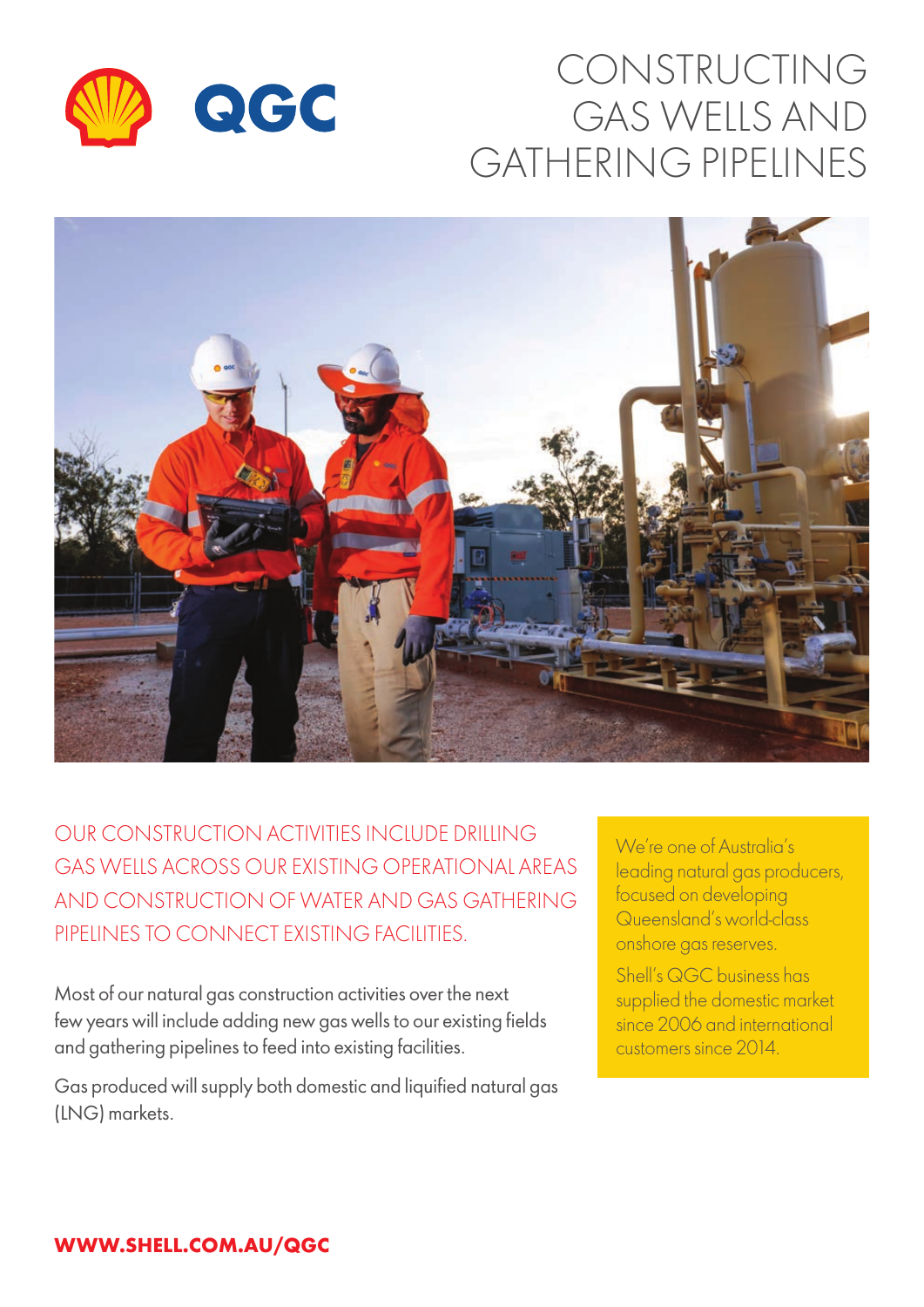### **CONSTRUCTION ACTIVITIES**

Construction typically includes three types of activities:



/ i  **HEAVY VEHICLES AND ROADS**  $\mathbf{III}$ Moving drill rigs, water tankers and gravel trucks



Road upgrades

Constructing access tracks

As construction activities progress, there may be an increase in vehicles on the roads. Where traffic impacts existing local roads, we may undertake upgrades to amend the impacts. If we need to construct new access tracks on private property to access our infrastructure, we will consult directly with landholders.





To remove natural gas from underground, a gas well and surface infrastructure to extract the gas is constructed. Surface facilities to separate gas and water are installed around the well to ensure the safe and controlled production of gas.



## **GATHERING LINES**



Trenching for gathering lines

Welding gathering lines



Constructing above ground infrastructure

Wells are connected to below ground pipe systems, known as gathering lines, which transport the gas and water to gas processing and water treatment facilities. Above ground infrastructure including high point vents (to safely vent gas to prevent blockages in the produced water line), low point drains (to safely remove water which may collect in the gas gathering line), isolation valves and Right of Way (ROW) marker-posts are visible above ground.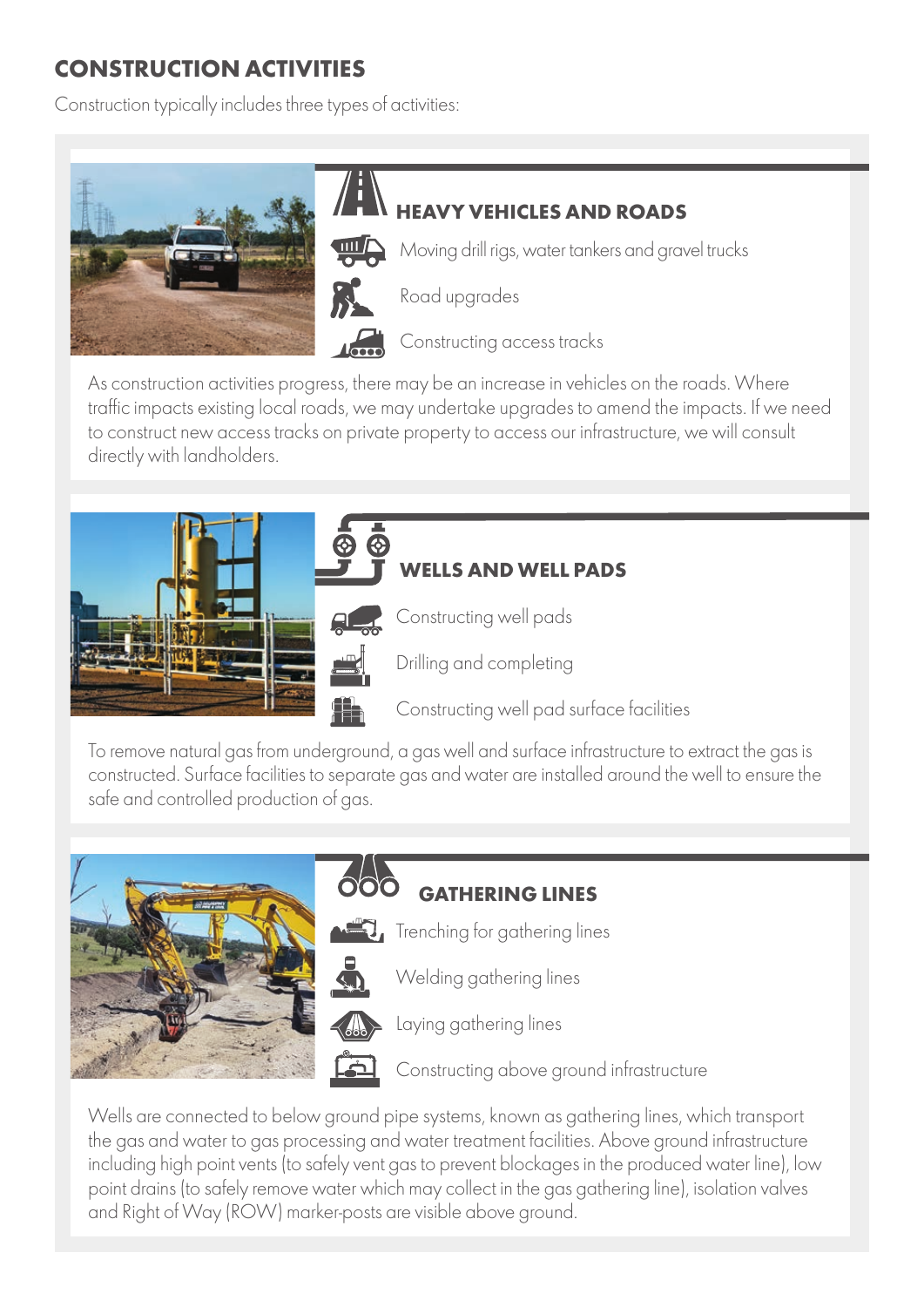### **CONSTRUCTION ACTIVITIES**

What will I see?

## **C FILS AND WELL PADS**



A well pad of up to 100m x 100m is cleared to make room for construction equipment and drill rigs to drill the well.

Drilling occurs in sections, with each section lined with steel casing, cemented into place. Once the well is drilled, a wellhead is installed at surface and the drill rig departs. A smaller drill rig cleans out the well bore and installs a pump at the bottom of the well.



Above-ground or surface facilities are installed, and surrounded by a fence. The well pad is reduced to around 60 x 40m and the remaining area is rehabilitated.



Workover rigs replace the internal steel piping, test the pressure seals and take measurements of gas flow rates and temperatures.

At the end of a well's life, all surface infrastructure is removed, the well hole is securely plugged with cement and a small plaque is left to mark the site. The land around the well site is rehabilitated.

# **600 GATHERING LINES**



The pipeline right of way (ROW) is cleared of vegetation and topsoil is removed and stored. Trenches are excavated, and high density polyethylene (HDPE) pipe sections are placed next to the trench.



The sections of pipe are fused together and lowered into the trench at a depth to allow for a minimum of 750mm coverage. The trench is backfilled, the topsoil replaced and reseeded. Along the route, high point vents, low point drains, isolation valves and ROW signs are visible above ground.



Routine maintenance and inspections are conducted, with ongoing monitoring of the pipeline pressure, temperature and easement. After decommissioning, gas or water is removed from the gathering line, all above ground infrastructure is removed and the pipe remains underground.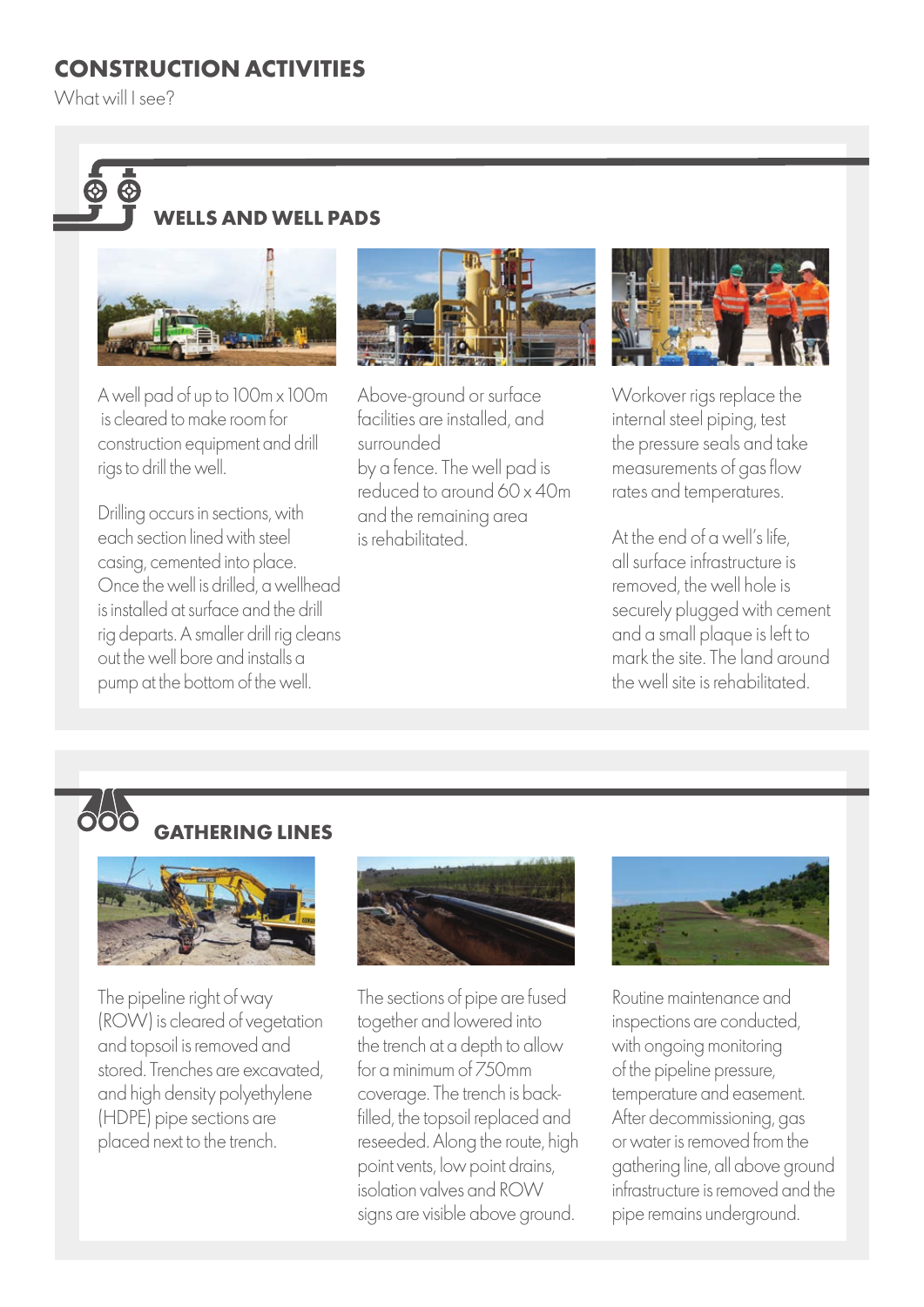### **WHEN DO CONSTRUCTION ACTIVITIES OCCUR?**

Construction activities can occur during daylight hours, and at night time. Where our activities may have an impact on the local community, we work hard to ensure we manage our impacts as much as possible.

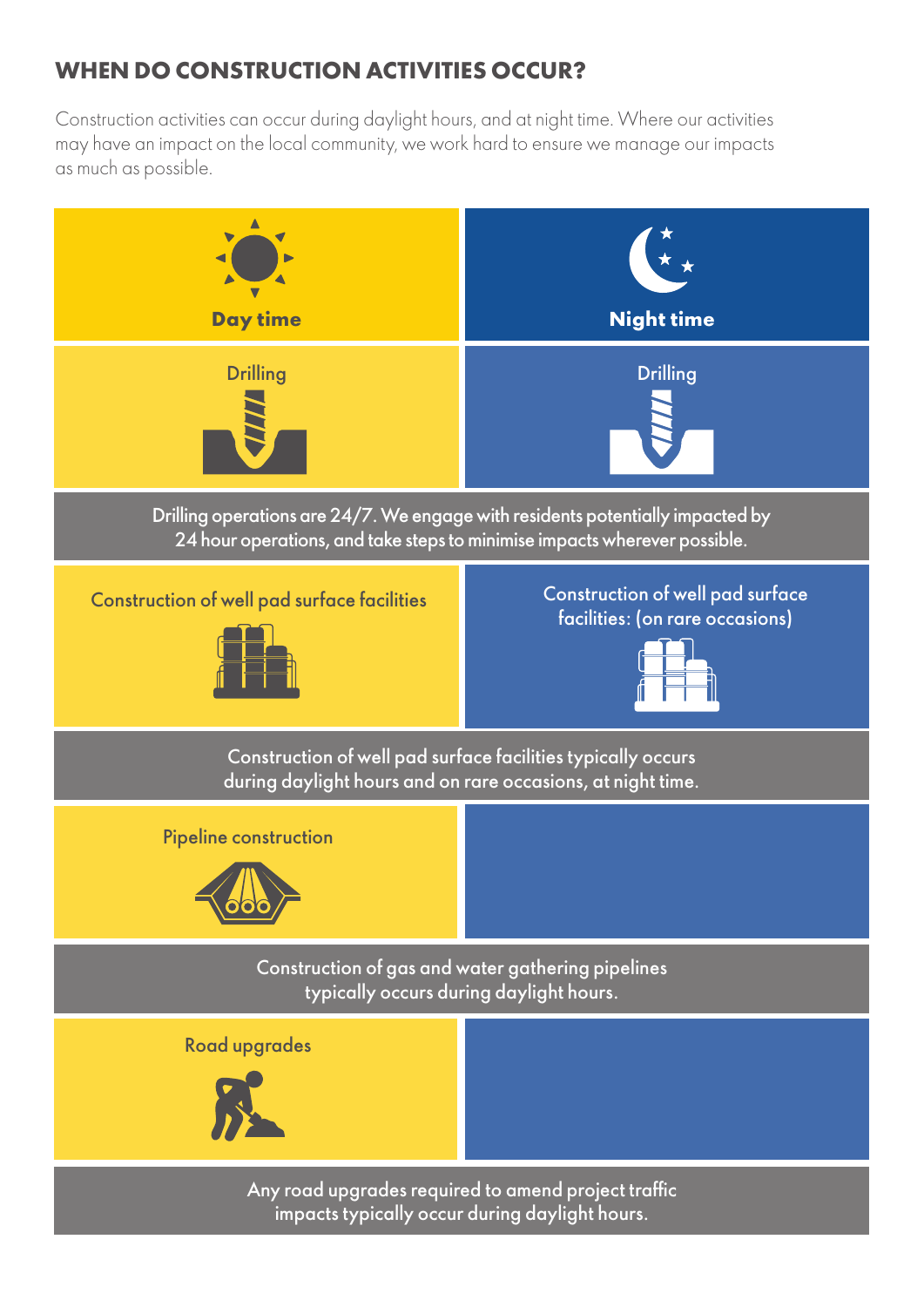### **NOISE MANAGEMENT**

Whilst certain levels of noise are expected during construction, we try and minimise noise associated with our activities. The types of noise you may hear during construction are:



and locate traffic controls in affected areas.

For any concerns please phone the QGC Community Information Line on 1800 030 443.

our conduct, please contact your Land Access Advisor so we can address your issue promptly.